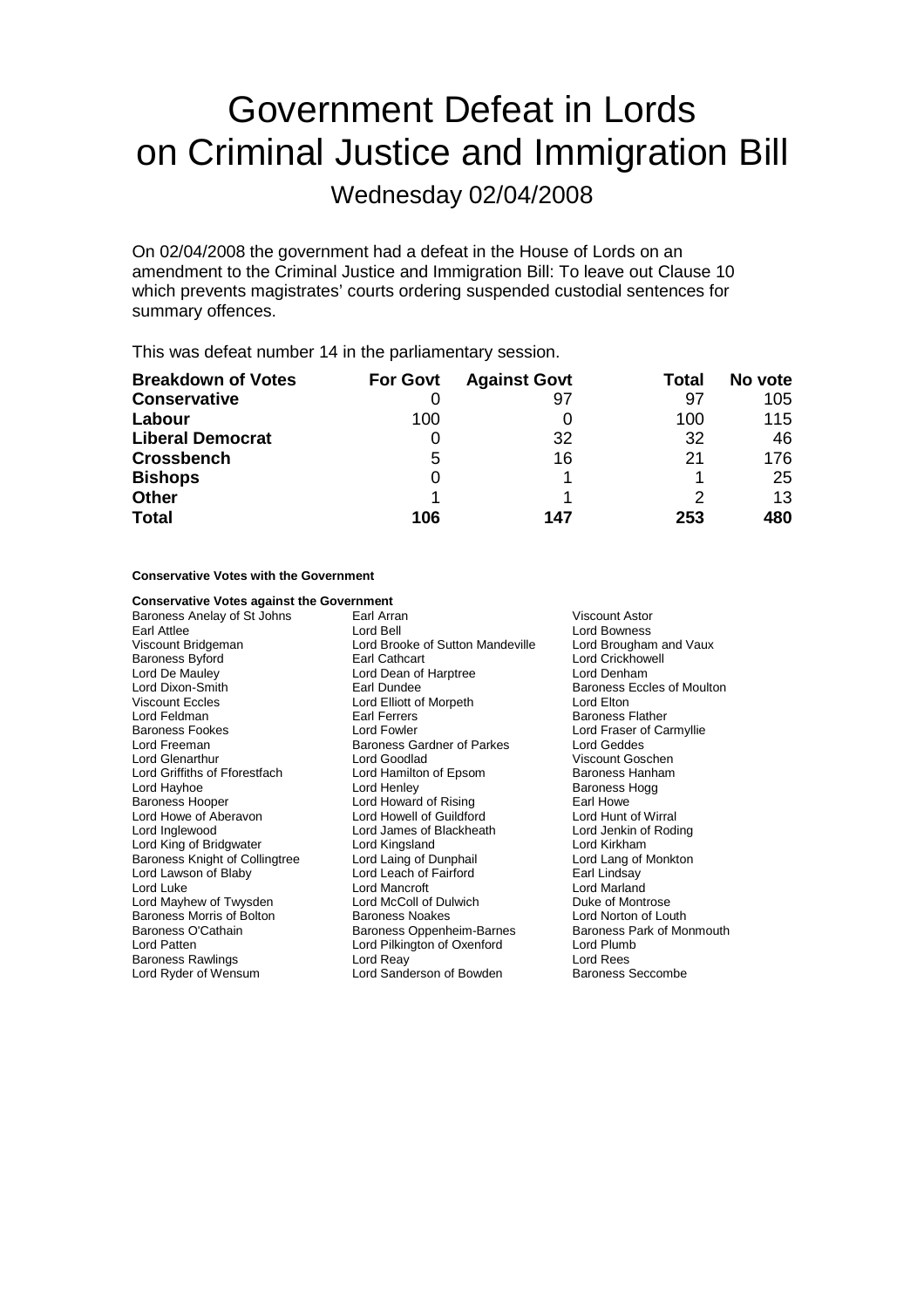Lord Taylor of Holbeach Lord Wade of Chorlton Lord Wolfson

Baroness Sharples Baroness Shephard of Northwold Lord Skelmersdale<br>
Lord Studen Cord Stewartby Lord Stewartby Lord Swinfen Lord St John of Fawsley Lord Stewartby Lord Swinfen Lord Trefgarne **Baroness Trumpington** Cord Tugendhat<br>
Viscount Ullswater **Baroness Verma** Cord Waddington Viscount Ullswater Baroness Verma Lord Waddington

#### **Labour Votes with the Government**

Lord Alli Lord Anderson of Swansea Baroness Andrews Lord Anderson of Swansea Baroness Ashton of Upholland Lord Bach Lord Bassam of Brighton Lord Berkeley Lord Bernstein of Craigweil Baroness Billingham Baroness Blackstone Cord Boyd of Duncansby<br>
Lord Brennan Cord Brett Lord Brooke of Alverthorp Lord Brennan Lord Brett Lord Brooke of Alverthorpe Lord Clinton-Davis **Lord Corbett of Castle Vale** Baroness Crawley<br>
Lord Davies of Cort Lord Davies of Oldham<br>
Lord Davies of Cortonal Lord Davies of Oldham Lord Dixon<br>
Lord Evans of Parkside<br>
Lord Ealconer of Thoroton Lord Faulkner of Worcester **Lord Filkin** Lord Filkin Baroness Ford<br>
Lord Foster of Bishop Auckland Baroness Gale **Baroness Ford** Lord Foster of Bishop Auckland Baroness Gale Baroness Gibson of Market Rasen<br>Baroness Golding Baroness Gould of Potternewton Lord Graham of Edmonton Lord Grantchester Lord Grocott Lord Harris of Haringey Lord Harrison Lord Haskel Lord Haworth Lord Hoyle <sup>20</sup> **Lord Hughes of Woodside** Lord Hunt of Kings Heath<br>
Lord Janner of Braunstone **Baroness** Jones of Whitchurch Lord Jones Lord King of West Bromwich Lord Kinnock<br>
Lord Lofthouse of Pontefract Lord Macaulay of Bragar Lord Macke Lord Lofthouse of Pontefract Lord Macaulay of Bragar Lord Mackenzie of Framwellgate<br>Lord Malloch-Brown Baroness Massey of Darwen Lord Maxton Baroness McDonagh **Lord McIntosh of Haringey** Lord McKenzie of Luton<br>
Baroness Morgan of Drefelin Lord Morris of Aberavon Lord Morris of Handsworth Baroness Morgan of Drefelin Lord Morris of Aberavon Cord Morris Lord Morris of Aberavon Cord Pendry<br>
Lord O'Neill of Clackmannan Lord Patel of Blackburn Lord Pendry Lord O'Neill of Clackmannan Baroness Pitkeathley **Baroness Prosser** Baroness Quin<br>
Lord Richard **Baroness Cuin**<br>
Lord Rooker **Baroness** Lord Robertson of Port Ellen Lord Richard **Lord Robertson of Port Ellen**<br>
Lord Rosser **Lord Rowlands** Lord Rosser **Lord Rowlands Baroness Royall of Blaisdon**<br>
Lord Sawyer **Baroness Scotland of Asthal** Viscount Simon Lord Smith of Finsbury Lord Soley Lord Soley Lord Stone of Blackheath<br>
Baroness Symons of Vernham Dean Baroness Taylor of Bolton Baroness Thornton Baroness Symons of Vernham Dean Baroness Taylor<br>1 ord Tomlinson Baroness Taylor Baroness Wall of New Barnet Lord Warner Lord Young of Norwood Green

Lord Acton **Confluence Communist Confluence Confluence** Lord Adonis<br>
Lord Alli **Confluence Lord Anderson of Swansea** Baroness Andrews Baroness Ashton of Upholland<br>Lord Berkeley Lord Campbell-Savours Lord Davies of Oldham Lord Desai<br>
Lord Dubs Lord Elder Baroness Gould of Potternewton Baroness Howells of St Davids<br>Lord Hughes of Woodside Exaroness Jones of Whitchurch Lord Jones<br>
Lord Kinnock Cord Lord Lipsev Baroness Massey of Darwen Lord Maxton Baroness Scotland of Asthal

Baroness Farrington of Ribbleton Baroness Vadera<br>Lord West of Spithead

**Labour Votes against the Government**

#### **Liberal Democrat Votes with the Government**

# **Liberal Democrat Votes against the Government**

Lord Dholakia Lord Dykes Viscount Falkland Baroness Falkner of Margravine Lord Goodhart Communication and Baroness Hamwee<br>
Lord Kirkwood of Kirkhope Lord Lee of Trafford Lord Livsey of Talgarth Lord Kirkwood of Kirkhope

Lord Avebury Baroness Barker Lord Burnett Lord Carlile of Berriew Lord Chidgey Lord Cotter Baroness Neuberger and Baroness Northover and Redes<br>
Lord Roberts of Llandudno Lord Rodgers of Quarry Bank Lord Roper Lord Rodgers of Quarry Bank

Lord Maclennan of Rogart Lord McNally Baroness Miller of Chilthorne Domer<br>Baroness Neuberger Baroness Northover Lord Redesdale